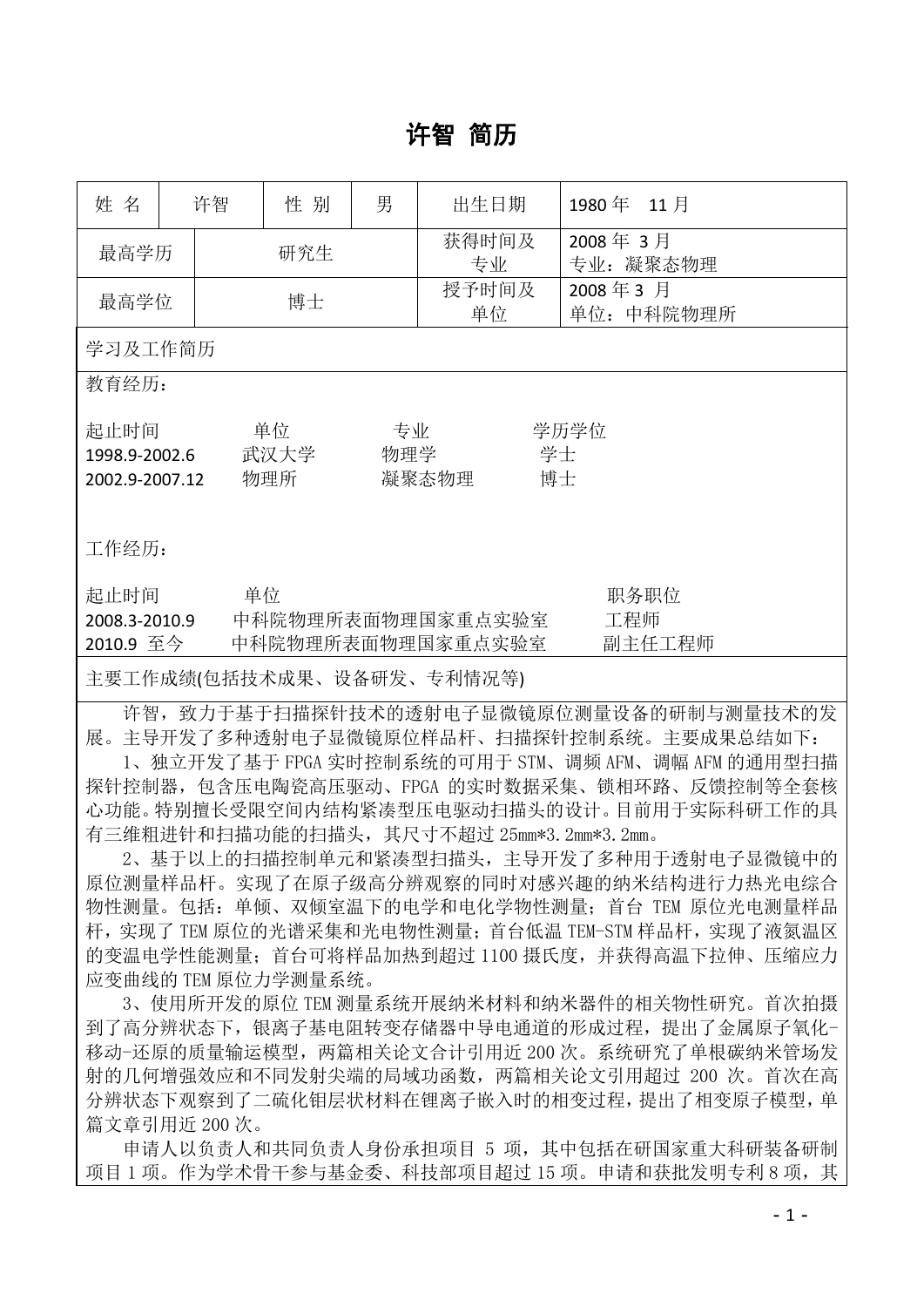中 5 项已经转让实现产业化。撰写专著章节 1 章,发表期刊论文 70 余篇, 总引用超过 2000 次。H 因子 29。

## 承担项目情况

| 项目名称          | 项目来源         | 起止时间               | 总经费额    | 担任角色  |
|---------------|--------------|--------------------|---------|-------|
|               |              |                    | 度       |       |
|               |              |                    | (万元)    |       |
| 超高时空分辨原位多尺度量子 | 国家重大科研装备研制项目 | $20161 - 201912$   | 868766  | 共同项目负 |
| 测量系统研制        |              |                    |         | 责人    |
| 高频复合超声扫描探针显微镜 | 国家重大科学仪器设备开发 | $2013.10 - 2017.9$ | 4533.00 | 学术骨干  |
| 研发与应用         | 专项           |                    |         |       |
| 特殊扫描探针针尖的制作及其 | 中国科学院国际合作局   | 2015.10~2017.9     | 60.00   | 项目负责人 |
| 在透射电镜原位测量中的应用 | 对外合作重点项目     |                    |         |       |
| 基于扫描探针技术的纳米表征 | 国家重大科学研究计划   | $20121 - 20168$    | 2800.00 | 学术骨干  |
| 新方法研究         |              |                    |         |       |
| 原位低温电输运测量样品杆的 | 物理所仪器设备技术创新项 | 2015.1~2016.12     | 30.00   | 项目负责人 |
| 研制            | 目            |                    |         |       |
| 超紧凑压电驱动小型样品旋转 | 中国科学院仪器设备功能开 | 2015.11~2016.12    | 28.00   | 项目负责人 |
| 装置            | 发技术创新项目      |                    |         |       |
| 阻变存储器工作机理的原位透 | 国家自然科学基金委    | 2012 01-2015 12    | 59.00   | 项目负责人 |
| 射电镜研究         |              |                    |         |       |
| 透射电镜中石墨烯原位剪裁及 | 国家自然科学基金委    | 2011 01-2013 12    | 23.00   | 项目负责人 |
| 电子结构调控的研究     |              |                    |         |       |

代表性论文目录

- 1. Lei Zhang , Liang Zhu , Xiaomei Li , Zhi Xu , Wenlong Wang & Xuedong Bai, Resistive switching mechanism in the one diode-one resistor memory based on p + -Si/n-ZnO heterostructure revealed by in-situ TEM, Scientific Reports | 7:45143 | DOI: 10.1038/srep45143
- 2. Zhi Xu, Chao Zhang, Wenlong Wang, Yoshio Bando, Xuedong Bai, Dmitri Golberg , Lateral piezopotential-gated field-effect transistor of ZnO nanowires, Nano Energy 13, 233–239(2015 ).
- 3. Chao Zhang, Zhi Xu, Wei Tian, Dai-Ming Tang, Xi Wang, Yoshio Bando, Naoki Fukata, and Dmitri Golberg, "In situ fabrication and optoelectronic analysis of axial CdS/p-Si nanowire heterojunctions in a high-resolution transmission electron microscope". Nanotechnology 26, 154001-8 (2015): doi: 10.1088/0957-4484/26/15/154001.
- 4. Feng Yang, Xiao Wang, Daqi Zhang, Kuo Qi, Juan Yang, Zhi Xu, Meihui Li, Xiulan Zhao, Xuedong Bai, and Yan Li, Growing Zigzag (16,0) Carbon Nanotubes with Structure-Defined Catalysts. JOURNAL OF THE AMERICAN CHEMICAL SOCIETY 137, 27, 8688-8691
- 5. Xiaomin Li, Kuo Qi, Muhua Sun, Qianming Huang, Zhi Xu, Wenlong Wang and Xuedong Bai Real-time observation of dynamic process of oxygen vacancy migration in cerium oxides under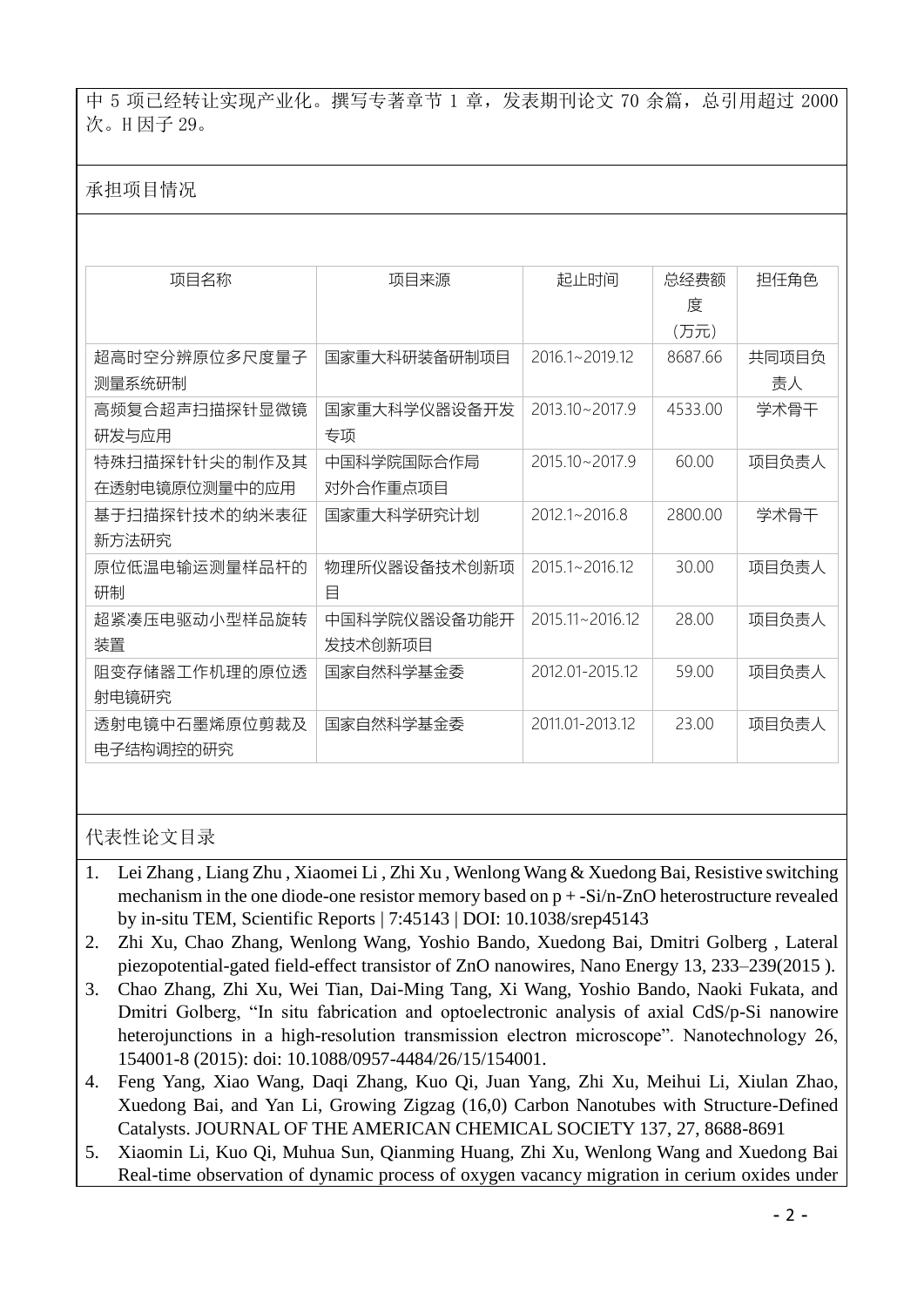electric field. Appl. Phys. Lett. 107, 211902 (2015)

- 6. C. Zhang, Z. Xu, D. G. Kvashnin, D.-M. Tang, Y. M. Xue, Y. Bando, P. B. Sorokin and D. Golberg, Opto-mechano-electrical tripling in ZnO nanowires probed by photocurrent spectroscopy in a high-resolution transmission electron microscope.Appl. Phys. Lett. 107, 091103 (2015)
- 7. Dai-Ming Tang, Cui-Lan Ren, Ruitao Lv, Wan-Jing Yu, Peng-Xiang Hou, Ming-Sheng Wang, Xianlong Wei, Zhi Xu, Naoyuki Kawamoto, Yoshio Bando, Masanori Mitome, Chang Liu, Hui-Ming Cheng, and Dmitri Golberg\* Amorphization and Directional Crystallization of Metals Confined in Carbon Nanotubes Investigated by in Situ Transmission Electron Microscopy.Nano Lett., 2015, 15 (8), pp 4922–4927
- 8. Lifen Wang, Zhi Xu, Wenlong Wang, Xuedong Bai, Atomic Mechanism of Dynamic Electrochemical Lithiation Processes of MoS2 Nanosheets, Journal of the American Chemical Society, 136, 6693-6697 (2014)
- 9. Xuezeng Tian, Shize Yang, Min Zeng, Lifen Wang, Jiake Wei, Zhi Xu, Wenlong Wang, Xuedong Bai, Bipolar Electrochemical Mechanism for Mass Transfer in Nanoionic Resistive Memories, Advanced Materials 26, 3649-3654(2014)
- 10. Feng Yang, Xiao Wang, Daqi Zhang, Juan Yang, Da Luo, Ziwei Xu, Jiake Wei, Jian-Qiang Wang, Zhi Xu, Fei Peng, Xuemei Li, Ruoming Li, Yilun Li, Meihui Li, Xuedong Bai, Feng Ding, Yan Li, Chirality-specific growth of single-walled carbon nanotubes on solid alloy catalysts, Nature, 510, 522-524 (2014).
- 11. Chao Zhang, Wei Tian, Zhi Xu, Xi Wang, Jiangwei Liu, Song-Lin Li, Dai-Ming Tang, Dequan Liu, Meiyong Liao, Yoshio Bando, Dmitri Golberg, Photosensing performance of branched CdS/ZnO heterostructures as revealed by in situ TEM and photodetector tests, Nanoscale 6,8084(2014).
- 12. Shize Yang, Xuezeng Tian, Lifen Wang, Jiake Wei, Kuo Qi, Xiaomin Li, Zhi Xu, Wenlong Wang, Jimin Zhao, Xuedong Bai, and Enge Wang, In-situ optical transmission electron microscope study of exciton phonon replicas in ZnO nanowires by cathodoluminescence, Applied Physics Letters 105, 071901 (2014)
- 13. Lifen Wang, Donghua Liu, Shize Yang, Xuezeng Tian, Guangyu Zhang, Wenlong Wang, Enge Wang, Zhi Xu, Xuedong Bai, Exotic Reaction Front Migration and Stage Structure in Lithiated Silicon Nanowires, ACS Nano 8, 8249–8254(2014)
- 14. Xuezeng Tian, Lifen Wang, Jiake Wei, Shize Yang, Wenlong Wang, Zhi Xu, Xuedong Bai, Filament growth dynamics in solid electrolyte-based resistive memories revealed by in situ TEM, Nano Research 7, 1065–1072(2014)
- 15. Dmitri Golberg, Chao Zhang, and Zhi Xu ,Cubic Lattice Nanosheets: Thickness-Driven Light Emission.ACS Nano, 2014, 8 (7), pp 6516–6519
- 16. Jiake Wei, Zhi Xu, Hao Wang, Xuezeng Tian, Shize Yang, Lifen Wang, Wenlong Wang and Xuedong Bai, In-situ TEM imaging of the anisotropic etching of graphene by metal nanoparticles. Nanotechnology 25 (2014) 465709
- 17. Zhi Zhou, Ying Hu, Hao Wang, Zhi Xu, Wenlong Wang, Xuedong Bai, Xinya Shan, Xinghuau, DNA Translocation through Hydrophilic Nanopore in Hexagonal Boron Nitride. SCIENTIFIC REPORTS 3(2013), 3287
- 18. Shize Yang, Lifen Wang, Xuezeng Tian, Zhi Xu, Wenlong Wang, Xuedong Bai, Enge Wang,'The Piezotronic Effect of Zinc Oxide Nanowires Studied by In Situ TEM', Advanced Materials, 24 (2012), 4676-4682.
- 19. Lifen Wang, Xuezeng Tian, Shize Yang, Zhi Xu, Wenlong Wang, and Xuedong Bai,'Dynamic nanomechanics of zinc oxide nanowires',Appl. Phys. Lett. 100(2012), 163110.
- 20. Dmitri Golberg, Pedro M.F.J. Costa, Ming-Sheng Wang, Xianlong Wei, Dai-Ming Tang, Zhi Xu,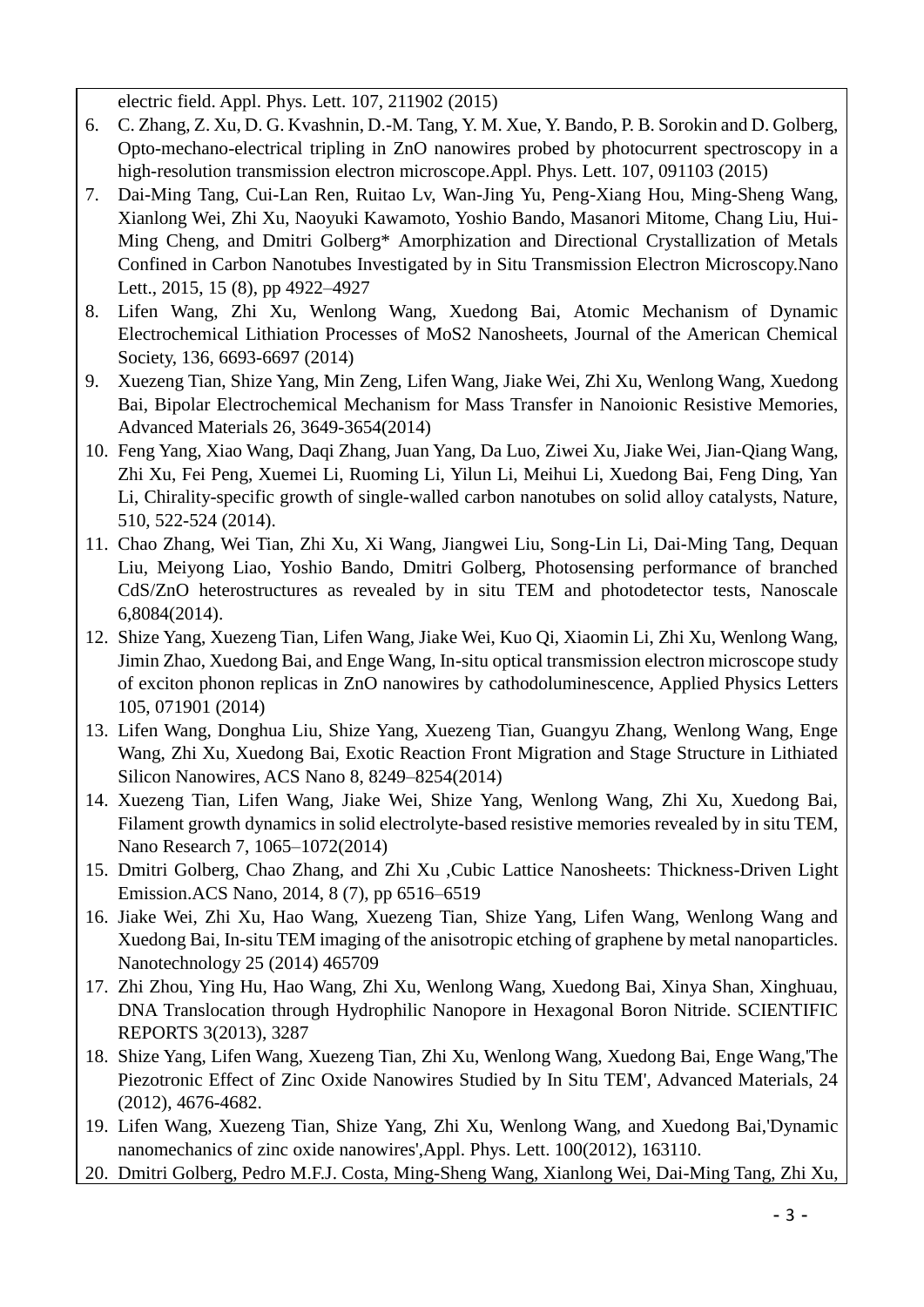Yang Huang, Ujjal K. Gautam, Baodan Liu, Haibo Zeng, Naoyki Kawamoto, Chunyi Zhi, Masanori Mitome, Yoshio Bando, 'Nanomaterial engineering and property studies in a transmission electron microscope', Advanced Materials, 24(2012),177-194.

- 21. A. K. Schaper, M. S. Wang, Z. Xu, Y. Bando, and D. Golberg, 'Comparative Studies on the Electrical and Mechanical Behavior of Catalytically Grown Multiwalled Carbon Nanotubes and Scrolled Graphene', Nano Letters, 11 (2011), 3295-3300.
- 22. Zhi Xu, Yoshio Bando, Lei Liu, Wenlong Wang, Xuedong Bai, and Dmitri Golberg, 'Electrical Conductivity, Chemistry, and Bonding Alternations under Graphene Oxide to Graphene Transition as Revealed by in Situ Tem', Acs Nano, 5 (2011), 4401-4406.
- 23. Zhi Xu, Yoshio Bando, Wenlong Wang, Xuedong Bai, and Dmitri Golberg, 'Real-Time in Situ Hrtem-Resolved Resistance Switching of Ag(2)S Nanoscale Ionic Conductor', Acs Nano, 4 (2010), 2515-2522.
- 24. Z. Xu, D. Golberg, and Y. Bando, 'In Situ TEM-STM Recorded Kinetics of Boron Nitride Nanotube Failure under Current Flow', Nano Letters, 9 (2009), 2251-2254.
- 25. Z. Xu, D. Golberg, and Y. Bando, 'Electrical Field-Assisted Thermal Decomposition of Boron Nitride Nanotube: Experiments and First Principle Calculations', Chemical Physics Letters, 480 (2009), 110-112.
- 26. Kaihui Liu, Wenlong Wang, Zhi Xu, Xuedong Bai, Enge Wang, Yagang Yao, Jin Zhang, and Zhongfan Liu, 'Chirality-Dependent Transport Properties of Double-Walled Nanotubes Measured in Situ on Their Field-Effect Transistors', Journal of the American Chemical Society, 131 (2009), 62.
- 27. Wangyang Fu, Zhi Xu, Xuedong Bai, Changzhi Gu, and Enge Wang, 'Intrinsic Memory Function of Carbon Nanotube-Based Ferroelectric Field-Effect Transistor', Nano Letters, 9 (2009), 921- 925.
- 28. Zhi Xu, Wengang Lu, Wenlong Wang, Changzhi Gu, Kaihui Liu, Xuedong Bai, Enge Wang, and Hongjie Dai, 'Converting Metallic Single-Walled Carbon Nanotnbes into Semiconductors by Boron/Nitrogen Co-Doping', Advanced Materials, 20 (2008), 3615.
- 29. H. G. Duan, E. Q. Xie, L. Han, and Z. Xu, 'Turning Pmma Nanofibers into Graphene Nanoribbons by in Situ Electron Beam Irradiation', Advanced Materials, 20 (2008), 3284-+
- 30. Z. Xu, X. D. Bai, Z. L. Wang, and E. G. Wang, 'Multiwall Carbon Nanotubes Made of Monochirality Graphite Shells', Journal of the American Chemical Society, 128 (2006), 1052- 1053.
- 31. Z. Xu, X. D. Bai, and E. G. Wang, 'Geometrical Enhancement of Field Emission of Individual Nanotubes Studied by in Situ Transmission Electron Microscopy', Applied Physics Letters, 88 (2006).
- 32. W. L. Wang, X. D. Bai, K. H. Liu, Z. Xu, D. Golberg, Y. Bando, and E. G. Wang, 'Direct Synthesis of B-C-N Single-Walled Nanotubes by Bias-Assisted Hot Filament Chemical Vapor Deposition', Journal of the American Chemical Society, 128 (2006), 6530-6531.
- 33. Z. Xu, X. D. Bai, E. G. Wang, and Z. L. Wang, 'Dynamic in Situ Field Emission of a Nanotube at Electromechanical Resonance', Journal of Physics-Condensed Matter, 17 (2005), L507-L512.
- 34. Z. Xu, X. D. Bai, E. G. Wang, and Z. L. Wang, 'Field Emission of Individual Carbon Nanotube with in Situ Tip Image and Real Work Function', Applied Physics Letters, 87 (2005).

专著章节:

Zhi Xu, Wenlong Wang, Xuedong Bai (2013). Synthesis and Properties of BCN Nanosheets and